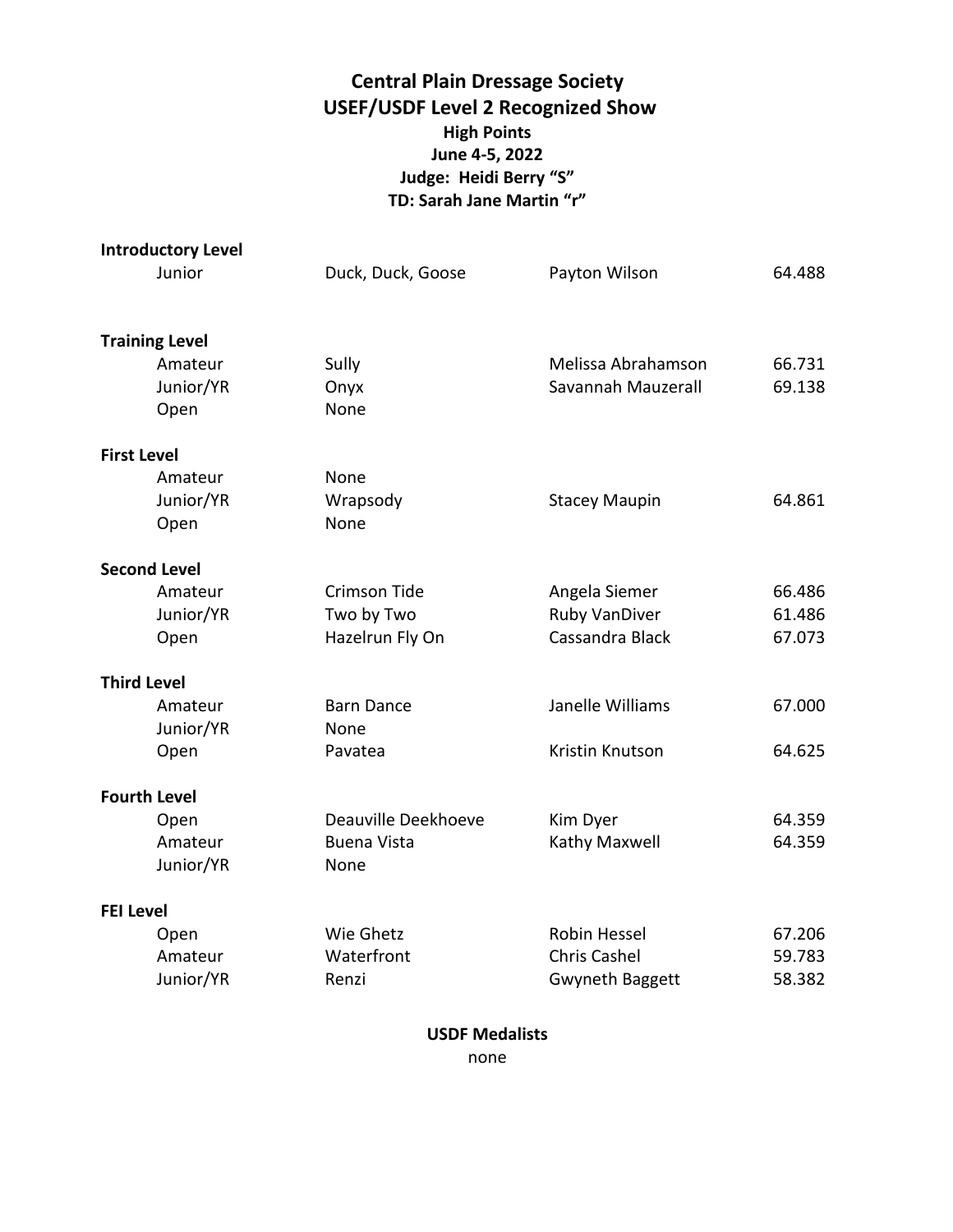## **Equitation Junior**

| (C) Berry,                                 |                        |                                    |                      |       |               |                |
|--------------------------------------------|------------------------|------------------------------------|----------------------|-------|---------------|----------------|
| 193 Lillian Petitt                         | Perfect Sleeper        | <b>Dressage Seat Equitation</b>    | JR/YR                | 7.3   | 73.000%       | 1              |
| 158 Payton Wilson                          | Juliet                 | <b>Dressage Seat Equitation</b>    | JR/YR                | 7.0   | 70.000%       | $\overline{2}$ |
| <b>Introductory Level Test A</b>           |                        |                                    |                      |       |               |                |
| (C) Berry,                                 |                        |                                    |                      |       |               |                |
| 209 Payton Wilson                          | Duck, Duck, Goose      | Introductory Walk-Trot Test A 2019 | JR/YR                |       | 97.0 60.625%  | $\mathbf{1}$   |
| <b>Introductory Level Test B</b>           |                        |                                    |                      |       |               |                |
| (C) Berry,                                 |                        |                                    |                      |       |               |                |
| 209 Payton Wilson                          | Duck, Duck, Goose      | Introductory Walk-Trot Test B 2019 | JR/YR                |       | 103.5 64.688% | 1              |
| <b>Training Level Test 1</b>               |                        |                                    |                      |       |               |                |
| (C) Berry,                                 |                        |                                    |                      |       |               |                |
| 202 Melissa Abrahamsen                     | Sully                  | Training Level, Test 1 2019        | <b>Adult Amateur</b> |       | 173.5 66.731% | 1              |
| <b>Training Level Test 1 - Opportunity</b> |                        |                                    |                      |       |               |                |
| (C) Berry,                                 |                        |                                    |                      |       |               |                |
| 206 Savannah Mauzerall                     | Onyx                   | Training Level, Test 1 2019        | JR/YR                |       | 172.5 66.346% | 1              |
| <b>Training Level Test 2 - Opportunity</b> |                        |                                    |                      |       |               |                |
| (C) Berry,                                 |                        |                                    |                      |       |               |                |
| 206 Savannah Mauzerall                     | Onyx                   | Training Level, Test 2 2019        | JR/YR                |       | 200.5 69.138% | 1              |
| <b>Training Level 3</b>                    |                        |                                    |                      |       |               |                |
| (C) Berry,                                 |                        |                                    |                      |       |               |                |
| 215 Susan Hart                             | Pyro/Hot Hot Hot       | Training Level, Test 3 2019        | <b>Adult Amateur</b> | 187.0 | 64.483%       | $\mathbf{1}$   |
| 202 Melissa Abrahamsen                     | Sully                  | Training Level, Test 3 2019        | <b>Adult Amateur</b> | 187.0 | 64.483%       | $\mathbf{1}$   |
| 162 Sabrina Reed                           | Just My Dream          | Training Level, Test 3 2019        | <b>Adult Amateur</b> | 183.5 | 63.276%       | 3              |
| 204 Anna Droegemueller                     | Pendragon              | Training Level, Test 3 2019        | JR/YR                | 195.0 | 67.241%       | 1              |
| 193 Lillian Petitt                         | <b>Perfect Sleeper</b> | Training Level, Test 3 2019        | JR/YR                | 188.5 | 65.000%       | $\overline{2}$ |
| 158 Payton Wilson                          | Juliet                 | Training Level, Test 3 2019        | JR/YR                |       | 184.0 63.448% | 3              |
| <b>First Level Test 2</b>                  |                        |                                    |                      |       |               |                |
| (C) Berry,                                 |                        |                                    |                      |       |               |                |
| 204 Anna Droegemueller                     | Pendragon              | First Level, Test 2 2019           | JR/YR                |       | 212.5 60.714% | $\mathbf{1}$   |
| <b>First Level Test 3</b>                  |                        |                                    |                      |       |               |                |
| (C) Berry,                                 |                        |                                    |                      |       |               |                |
| 213 Ruby Vandiver                          | Two by Two             | First Level, Test 3 2019           | JR/YR                |       | 233.0 64.722% | 1              |
| 211 Stacey Maupin                          | Whrapsody              | First Level, Test 3 2019           | JR/YR                | 230.5 | 64.028%       | 2              |
| 217 Grayson Tharp                          | Reveille               | First Level, Test 3 2019           | JR/YR                | 223.0 | 61.944%       | 3              |
| <b>Second Level Test 1</b>                 |                        |                                    |                      |       |               |                |
| (C) Berry,                                 |                        |                                    |                      |       |               |                |
| 205 Angela Siemer                          | Crimson Tide           | Second Level, Test 1 2019          | <b>Adult Amateur</b> |       | 235.5 63.649% | 1              |
|                                            |                        |                                    |                      |       |               |                |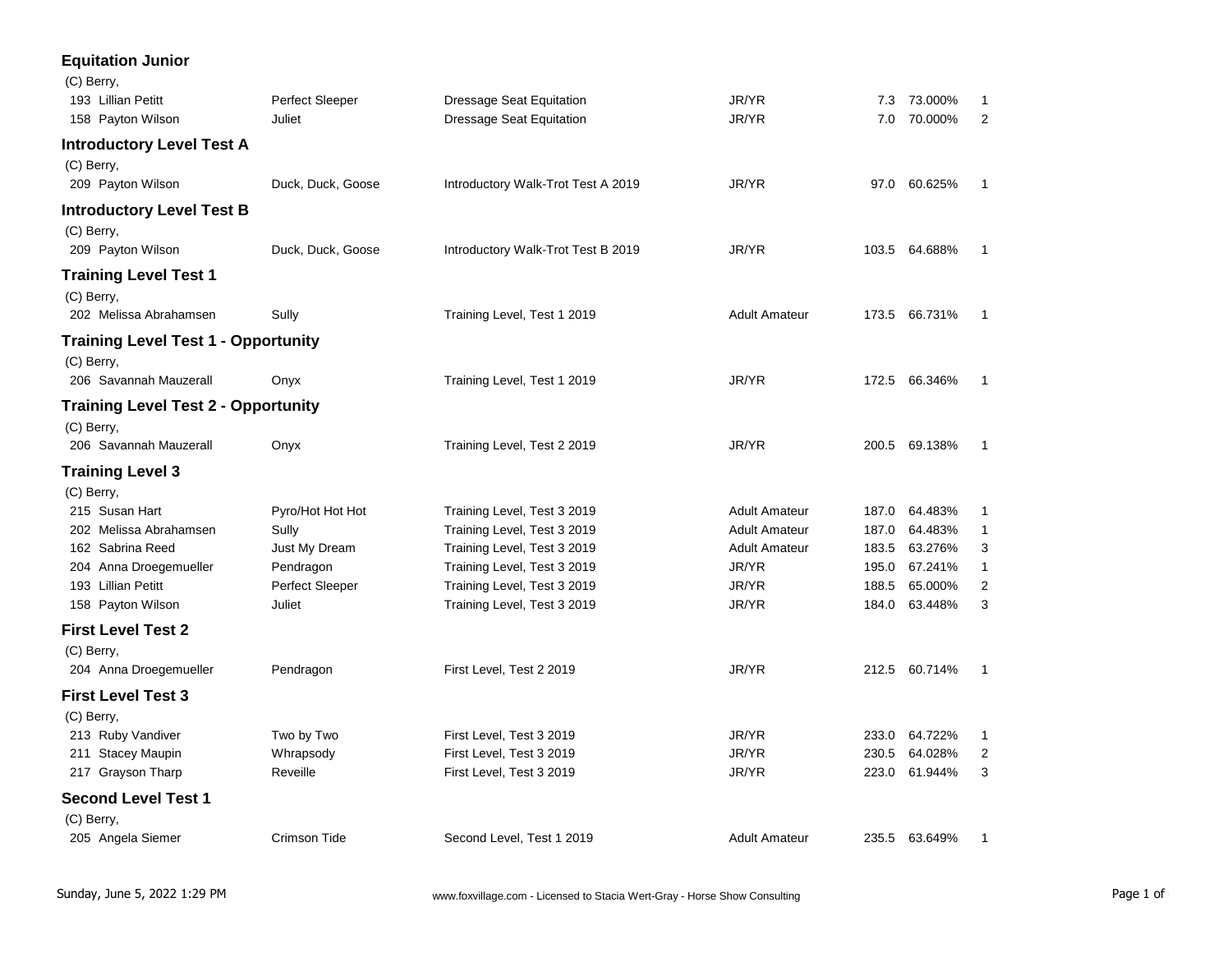| 213 Ruby Vandiver                       | Two by Two          | Second Level, Test 1 2019        | JR/YR                | 227.5 | 61.486%       | 1                       |
|-----------------------------------------|---------------------|----------------------------------|----------------------|-------|---------------|-------------------------|
| 217 Grayson Tharp                       | Reveille            | Second Level, Test 1 2019        | JR/YR                | 206.5 | 55.811%       | $\overline{2}$          |
| Second Level Test 2                     |                     |                                  |                      |       |               |                         |
| (C) Berry,                              |                     |                                  |                      |       |               |                         |
| 212 Cassandra Black                     | Hazelrun Fly On     | Second Level, Test 2 2019        | Open                 |       | 265.0 64.634% | 1                       |
| <b>Second Level Test 3</b>              |                     |                                  |                      |       |               |                         |
| (C) Berry,                              |                     |                                  |                      |       |               |                         |
| 207 Kimberlee McKenzee                  | Rogue WRF           | Second Level, Test 3 2019        | <b>Adult Amateur</b> | 262.5 | 62.500%       | 1                       |
| 212 Cassandra Black                     | Hazelrun Fly On     | Second Level, Test 3 2019        | Open                 | 273.5 | 65.119%       | $\mathbf{1}$            |
| <b>Third Level Test 1</b>               |                     |                                  |                      |       |               |                         |
| (C) Berry,                              |                     |                                  |                      |       |               |                         |
| 166 Amanda Edwards                      | Jessanna RS         | Third Level, Test 1 2019         | <b>Adult Amateur</b> | 222.5 | 60.135%       | 1                       |
| 210 Den Burdette                        | <b>Bubba Bailey</b> | Third Level, Test 1 2019         | Open                 | 202.0 | 54.595%       | $\mathbf{1}$            |
| <b>Third Level Test 3</b>               |                     |                                  |                      |       |               |                         |
| (C) Berry,                              |                     |                                  |                      |       |               |                         |
| 146 Janelle Williams                    | <b>Barn Dance</b>   | Third Level, Test 3 2019         | <b>Adult Amateur</b> | 268.0 | 67.000%       | 1                       |
| 198 Kathy Maxwell                       | <b>Buena Vista</b>  | Third Level, Test 3 2019         | <b>Adult Amateur</b> | 254.0 | 63.500%       | $\overline{2}$          |
| 194 Kristin Wasemiller-Knutson          | Pavatea             | Third Level, Test 3 2019         | Open                 | 258.5 | 64.625%       | $\mathbf{1}$            |
| 195 Roberta Clark                       | Indygo              | Third Level, Test 3 2019         | Open                 | 244.0 | 61.000%       | $\overline{2}$          |
| <b>Fourth Level Test 1</b>              |                     |                                  |                      |       |               |                         |
| (C) Berry,                              |                     |                                  |                      |       |               |                         |
| 198 Kathy Maxwell                       | <b>Buena Vista</b>  | Fourth Level, Test 1 2019        | <b>Adult Amateur</b> | 239.5 | 61.410%       | 1                       |
| 214 Kim Dyer                            | DeauvilleBeekhoeve  | Fourth Level, Test 1 2019        | Open                 | 251.0 | 64.359%       | 1                       |
| 163 Gail Matheus                        | Reatta              | Fourth Level, Test 1 2019        | Open                 | 239.0 | 61.282%       | $\overline{2}$          |
| <b>Prix St. Georges</b>                 |                     |                                  |                      |       |               |                         |
| (C) Berry,                              |                     |                                  |                      |       |               |                         |
| 45 Stacia Wert-Gray                     | Lupo                | FEI Prix St. Georges 2018        | <b>Adult Amateur</b> | 195.0 | 57.353%       | 1                       |
| 196 Nancy Eytcheson                     | Conrad              | FEI Prix St. Georges 2018        | <b>Adult Amateur</b> | 193.5 | 56.912%       | $\overline{\mathbf{c}}$ |
| 116 Gwyneth Baggett                     | Renzi               | FEI Prix St. Georges 2018        | JR/YR                | 198.5 | 58.382%       | $\mathbf{1}$            |
| 201 Robin Hessel                        | Wie Gehtz           | FEI Prix St. Georges 2018        | Open                 | 218.5 | 64.265%       | 1                       |
| <b>Grand Prix</b>                       |                     |                                  |                      |       |               |                         |
| (C) Berry,                              |                     |                                  |                      |       |               |                         |
| 197 Chris Cashel                        | Waterfront          | FEI Grand Prix 2018              | <b>Adult Amateur</b> | 275.0 | 59.783%       | 1                       |
| 200 Robin Hessel                        | Diamond             | FEI Grand Prix 2018              | Open                 | 307.0 | 66.739%       | $\mathbf{1}$            |
| <b>Musical Freestyle Test of Choice</b> |                     |                                  |                      |       |               |                         |
| (C) Berry,                              |                     |                                  |                      |       |               |                         |
| 194 Kristin Wasemiller-Knutson          | Pavatea             | USDF Freestyle, Third Level 2019 | Open                 | 218.0 | 72.667%       | 1                       |
| 186 Kristin Wasemiller-Knutson          | Vashti              | FEI Freestyle, Grand Prix 2017   | Open                 | 288.1 | 72.025%       | $\overline{\mathbf{c}}$ |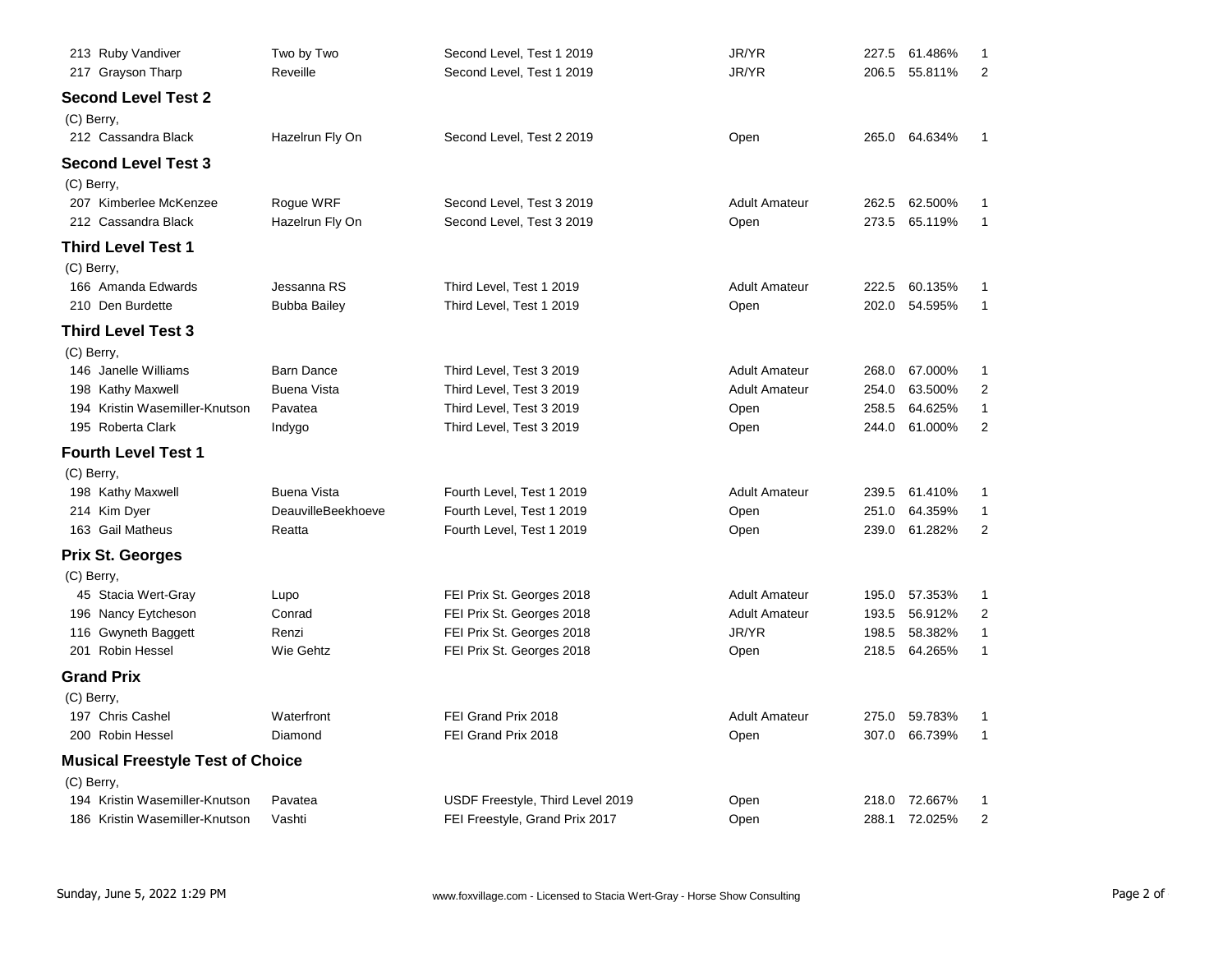## **Test of Choice**

| (C) Berry,                                 |                   |                                    |                      |       |               |                |
|--------------------------------------------|-------------------|------------------------------------|----------------------|-------|---------------|----------------|
| 207 Kimberlee McKenzee                     | Rogue WRF         | Second Level, Test 3 2019          | <b>Adult Amateur</b> | 260.5 | 62.024%       | -1             |
| 211 Stacey Maupin                          | Whrapsody         | First Level, Test 3 2019           | JR/YR                | 224.5 | 62.361%       | 1              |
| 163 Gail Matheus                           | Reatta            | Fourth Level, Test 1 2019          | Open                 |       | 250.5 64.231% | $\overline{1}$ |
| 195 Roberta Clark                          | Indygo            | Third Level, Test 3 2019           | Open                 |       | 251.5 62.875% | 2              |
| <b>Equitation Junior</b>                   |                   |                                    |                      |       |               |                |
| (C) Berry,                                 |                   |                                    |                      |       |               |                |
| 193 Lillian Petitt                         | Perfect Sleeper   | <b>Dressage Seat Equitation</b>    | JR/YR                |       | 7.2 72.000%   | $\mathbf{1}$   |
| <b>Introductory Level Test A</b>           |                   |                                    |                      |       |               |                |
| (C) Berry,                                 |                   |                                    |                      |       |               |                |
| 209 Payton Wilson                          | Duck, Duck, Goose | Introductory Walk-Trot Test A 2019 | JR/YR                |       | 94.5 59.063%  | $\mathbf{1}$   |
| <b>Introductory Level Test B</b>           |                   |                                    |                      |       |               |                |
| (C) Berry,                                 |                   |                                    |                      |       |               |                |
| 209 Payton Wilson                          | Duck, Duck, Goose | Introductory Walk-Trot Test B 2019 | JR/YR                |       | 96.0 60.000%  | -1             |
| <b>Training Level Test 1 - Opportunity</b> |                   |                                    |                      |       |               |                |
| (C) Berry,                                 |                   |                                    |                      |       |               |                |
| 206 Savannah Mauzerall                     | Onyx              | Training Level, Test 1 2019        | JR/YR                |       | 179.5 69.038% | $\overline{1}$ |
| <b>Training Level Test 2 - Opportunity</b> |                   |                                    |                      |       |               |                |
| (C) Berry,                                 |                   |                                    |                      |       |               |                |
| 206 Savannah Mauzerall                     | Onyx              | Training Level, Test 2 2019        | JR/YR                |       | 196.0 67.586% | $\mathbf{1}$   |
| <b>Training Level 3</b>                    |                   |                                    |                      |       |               |                |
| (C) Berry,                                 |                   |                                    |                      |       |               |                |
| 202 Melissa Abrahamsen                     | Sully             | Training Level, Test 3 2019        | <b>Adult Amateur</b> | 182.0 | 62.759%       | 1              |
| 162 Sabrina Reed                           | Just My Dream     | Training Level, Test 3 2019        | <b>Adult Amateur</b> | 177.5 | 61.207%       | $\overline{2}$ |
| 204 Anna Droegemueller                     | Pendragon         | Training Level, Test 3 2019        | JR/YR                | 194.0 | 66.897%       | $\mathbf{1}$   |
| 193 Lillian Petitt                         | Perfect Sleeper   | Training Level, Test 3 2019        | JR/YR                | 189.0 | 65.172%       | 2              |
| <b>First Level Test 2</b>                  |                   |                                    |                      |       |               |                |
| (C) Berry,                                 |                   |                                    |                      |       |               |                |
| 204 Anna Droegemueller                     | Pendragon         | First Level, Test 2 2019           | JR/YR                |       | 209.5 59.857% | $\overline{1}$ |
| <b>First Level Test 3</b>                  |                   |                                    |                      |       |               |                |
| (C) Berry,                                 |                   |                                    |                      |       |               |                |
| 211 Stacey Maupin                          | Whrapsody         | First Level, Test 3 2019           | JR/YR                |       | 233.5 64.861% | $\mathbf{1}$   |
| <b>Second Level Test 1</b>                 |                   |                                    |                      |       |               |                |
| (C) Berry,                                 |                   |                                    |                      |       |               |                |
| 205 Angela Siemer                          | Crimson Tide      | Second Level, Test 1 2019          | <b>Adult Amateur</b> |       | 246.0 66.486% | 1              |